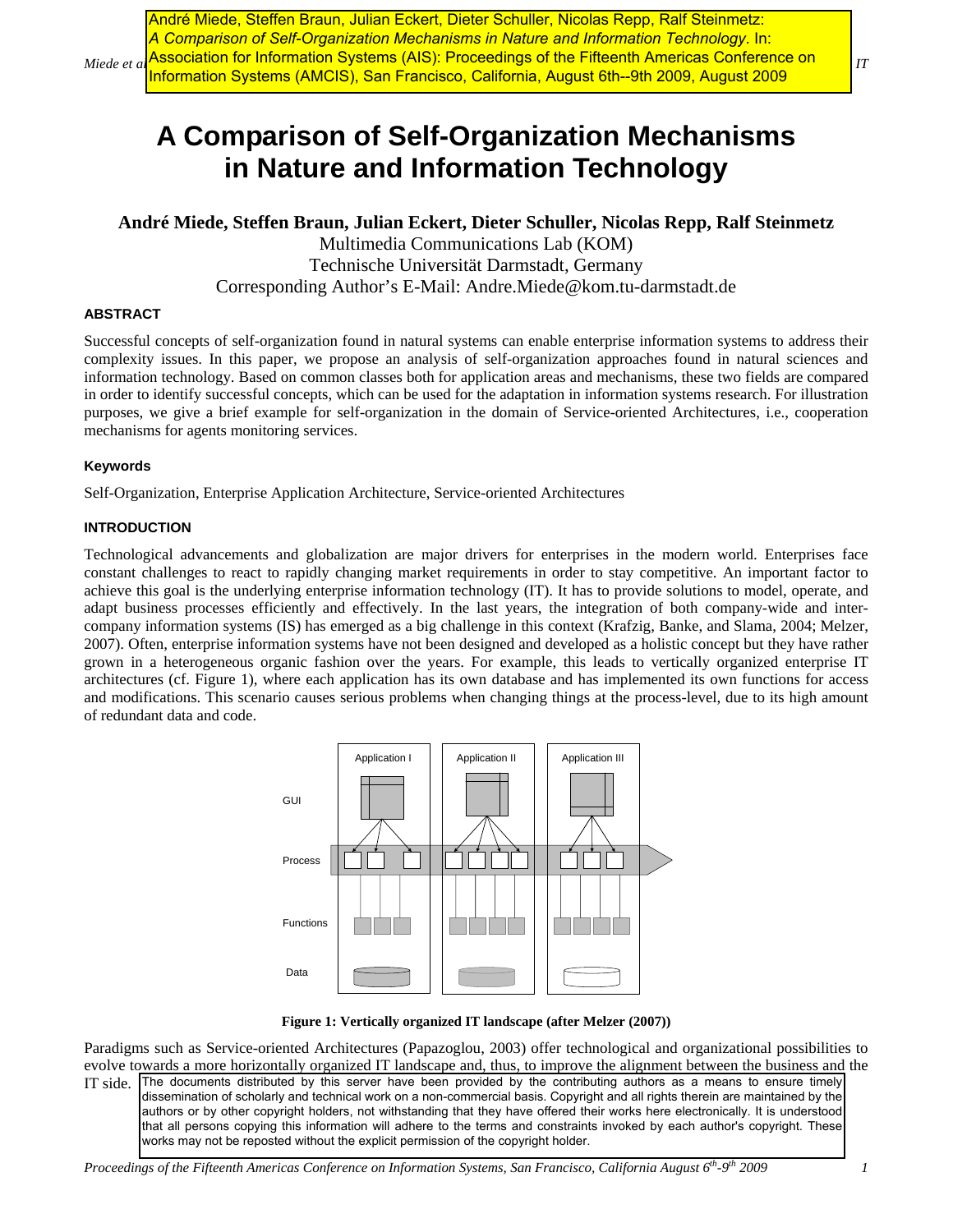An important aspect in this context is the concept of Quality-of-Service (QoS), which serves as an umbrella for nonfunctional requirements of information systems such as performance, security, availability, scalability and so on (Gouscos, Kalikakis, and Georgiadis, 2003). The corresponding QoS-parameters have to be monitored and managed in order to operate the enterprise successfully. Due to the high business dynamics, this monitoring and management is a very difficult task and, therefore, very expensive and often too complex to be achieved manually (Hermann, Mühl, and Geihs, 2004). A possible solution is to reduce human intervention in these tasks and to strive for the property of *self-organization* which can be found in many complex natural systems.

The goal of this paper is to provide IS researchers with an analysis of self-organization's application scenarios both in IT and other academic disciplines. This is done in order to identify successful concepts and to lay the foundation for adapting these concepts to current and future research in IS.

The rest of this paper is structured as follows. In the next section we give an overview of related work in order to introduce the basic concepts. The successive section describes the methodology and goals of our preliminary analysis which classifies application areas and mechanisms. Thereafter, the results from analyzing self-organization in nature and IT are presented both separately and in comparison. In order to illustrate the importance and applicability of our results, we give an overview of applying self-organization concepts in the form of a cooperation model for monitoring agents for Service-oriented Architectures. The paper closes with conclusions and an outlook on future research.

## **RELATED WORK – THE CONCEPT OF SELF-ORGANIZATION**

This section serves as the foundation for the paper's main concepts. It provides a definition of basic terms such as selforganization and gives an overview of typical so-called "self-X" properties.

# **Definition**

The term ..self-organization" is used in a variety of academic disciplines, which makes it very hard to find a general and comprehensive definition. In our previous work (Miede, Repp, Eckert, and Steinmetz, 2008), we have given the following definition of self-organization for the use in IS and a technological context in general, which follows definitions by Capra (1997), Goldstein (1999), Camazine, Deneubourg, Franks, Sneyd, Theraulaz, and Bonabeau (2003), and Bonabeau, Dorigo, and Theraulaz (1999):

*Self-organization is the capability of a system to spontaneously create new structures and forms of behavior on the global level through internal interactions of its lower-level components and without external intervention.* 

[Figure 2](#page-1-0) visualizes the relationship between the major self-organization concepts, i.e., using special mechanisms to transform a system from one state into another to achieve a particular emergent behavior.



**Figure 2: Relationship of self-organization concepts (Miede et al., 2008)** 

<span id="page-1-0"></span>An introduction to self-organization and related concepts can be found in the works of the pioneers of this field, e.g., Kauffman (1996), Camazine et al. (2003), Holland (1996), and Bonabeau et al. (1999).

## **Self-Properties**

There is a variety of subclasses and specialized capabilities which are generally referred to as "self-\*" or "self-X" (Hinchey and Sterrit 2006). Four variants initially introduced by IBM (2006), which are known as "CHOP" are the most famous among many other possibilities for "X" and "\*":

- self-*configuration* (adapt to changes in the system)
- self-*h*ealing (recover from detected errors)
- self-*optimizing* (improve the use of resources)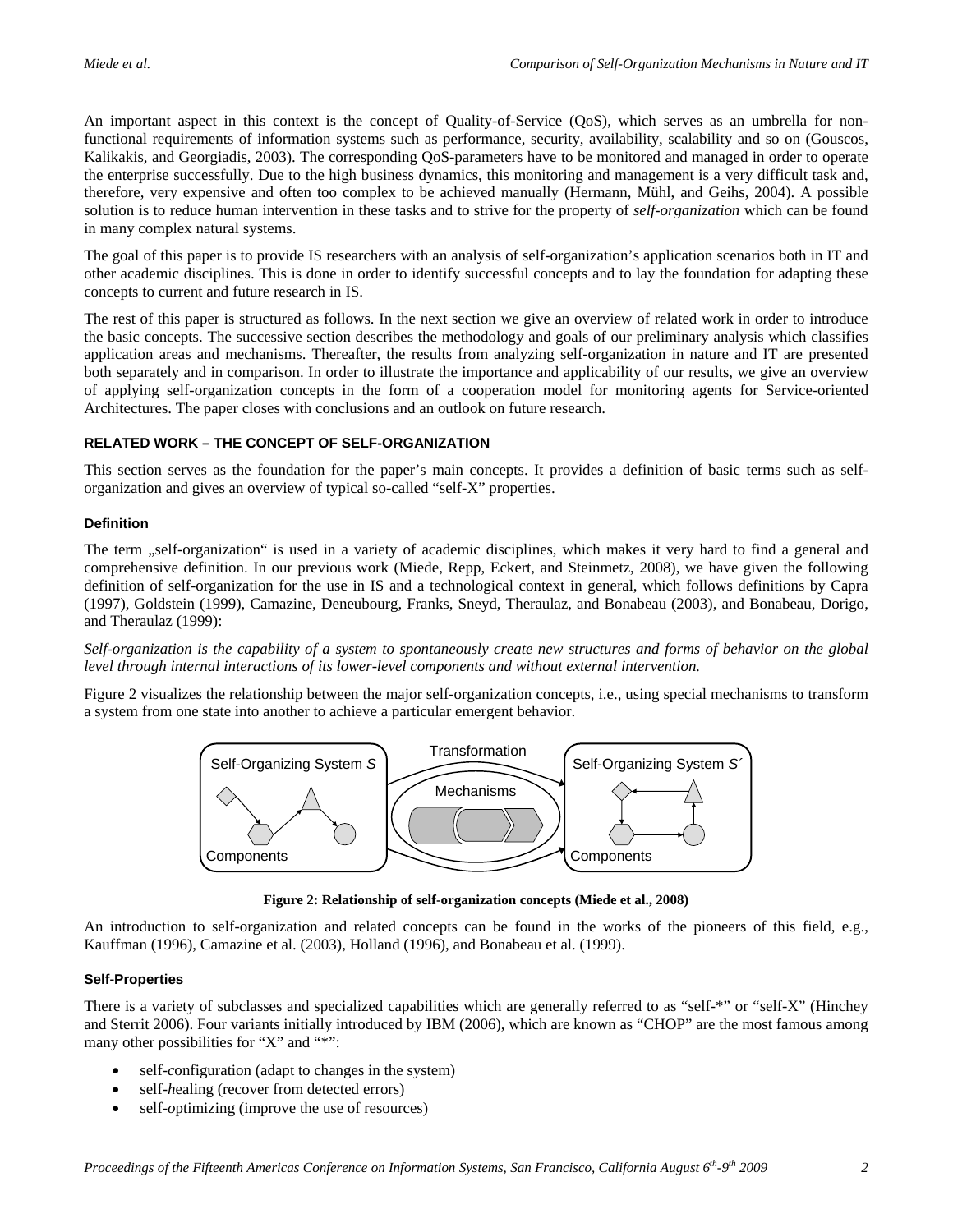self-*protecting* (anticipate and cure intrusions)

In this area, even some meta-research has been conducted, e.g., Fromm and Zapf (2005) assembled and approximated the occurrences of self-X terms in papers and conferences (cf. [Figure 3](#page-2-0)).



How often is the property mentioned in articles and on conferences?

## **Figure 3: Frequency of self-properties in scientific literature (after Fromm and Zapf (2005))**

<span id="page-2-0"></span>The two most frequently occurring variants are self-organization and self-management, which are be used synonymously and which are rather general terms containing a multitude of the other self-X properties as subclasses.

However, one of the next logical steps, i.e., to compare the classification and application of the mechanisms has not been performed yet.

## **PRELIMINARY ANALYSIS**

In this section, the results of our preliminary analysis are presented, i.e., the classification of self-organization mechanisms and the identification of common application areas for them. This analysis is the foundation for the main part of our paper: the comparison of self-organization in natural sciences and information technology, which is subject of the next section. Before we discuss the results, we give an overview of the goals of the analysis and methodology used.

## **Goals**

In scientific literature, there is a multitude of examples for self-organizing systems both in natural sciences and in IT. Our analysis is focused on the following questions:

- Which mechanisms are used to achieve self-X properties and how can we classify and structure them?
- Which are the common application areas for the mechanisms?

Based on these questions, this paper gives a first answer to the question whether there are any new ideas to be learned from the comparison of self-organization in natural sciences and IT.

## **Methodology**

To answer the above questions, we used the following iterative approach, which can be performed ad infinitum and which can, therefore, be the basis for further research in this field (cf. [Figure 4\)](#page-3-0).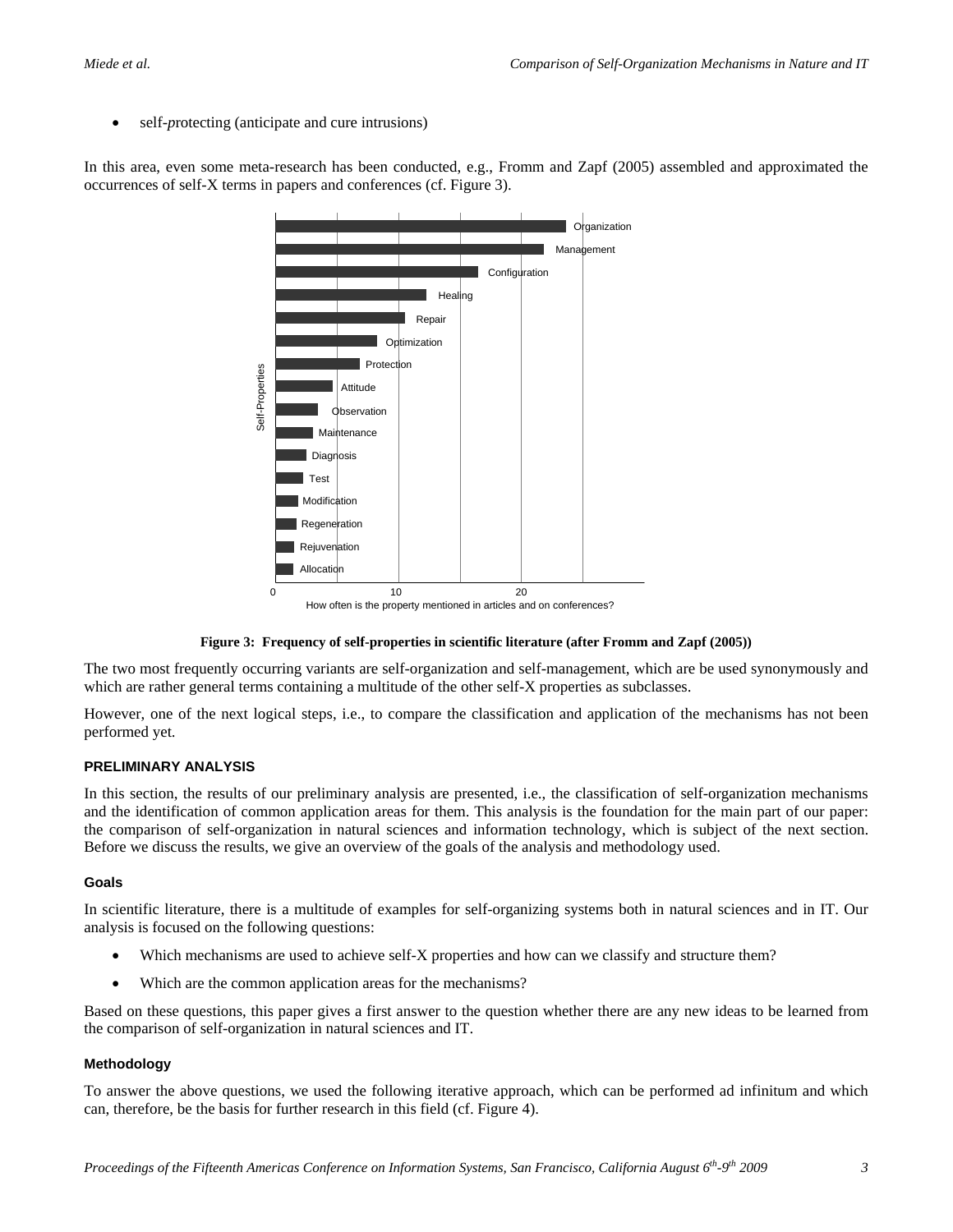

**Figure 4: Analysis and comparison methodology** 

<span id="page-3-0"></span>A comparison of self-organization in natural sciences and information technology can be facilitated by identifying and defining application areas, which can be found in both areas – any approaches examined subsequently either fit into the identified application areas or lead to new ones. After that, we have examined the approaches concerning the selforganization mechanisms they use. From this, we assembled classes for the found mechanisms, where mechanisms either fit into the already identified classes or extended the list of classes. Both, the application areas and the mechanism classes lead to a matrix, which is the foundation and choice of presentation for the comparison (cf. Table 1 and 2 later on).

In the following, we briefly outline the findings regarding the identified application areas and mechanisms for selforganization.

### **Application Areas**

Self-organization mechanisms can be found in different areas of nature and science. For our comparison, we structure and classify the application areas. De Wolf and Holvoet (2006) describe a variety of application areas. Building on this portfolio and using three meta application areas for organization purposes, we propose the following classification:

- Collective coordination:
	- o Spatial movement
	- o Source-drain routing
	- o Pattern and structure formation
	- o Recruitment for tasks
	- o Team formation (avoiding egoistic behavior)
	- o Specialized skills within a team
- **Information** 
	- o Integration of information
	- o Integration of contextual information
	- o Information about resources
	- o Assessment of resources
- Decentralized control
	- o Local control
	- o Trust and security
	- o Control of access to resources
	- o Allocation of resources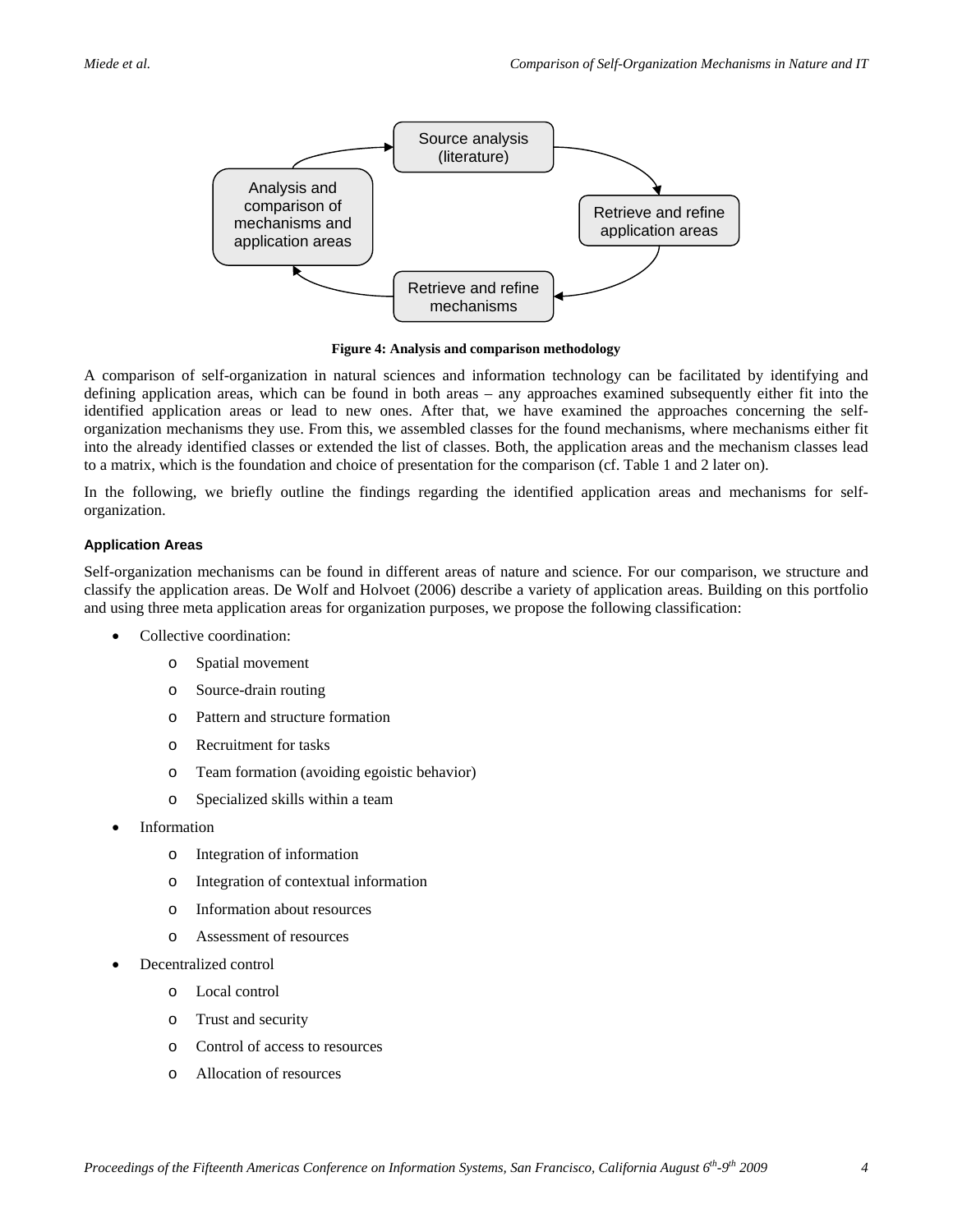This classification is not concluding but a first starting point, which incorporates all our examined self-organization approaches.

#### **Mechanisms**

The following is a structured summary of the self-organization mechanisms we found during our analysis. Both the list and the classes are not concluding but an attempt towards organizing the field:

- *System behavior* (i.e., realizing non-linear behavior):
	- o *Positive feedback and negative feedback*: actions of system elements can have an amplifying or alleviative impact on the system. Examples are pheromones left by ants during food foraging.
	- o *Random processes and dynamic instability*: the system's equilibrium is deliberately disturbed to allow for a new and probably better equilibrium.
	- o *Threshold*: the system's state is changed if a certain parameter of the system reaches a particular value.
- *Individual behavior* (i.e., of the elements of the system)
	- o *Differentiation and stem cells*: different elements of the system arise from the same basic elements, whose development is not pre-determined. This is a concept to be found in cells of humans, animals, and plants.
	- o *Replication*: the exact duplication of elements and their information, e.g., as genetic information in DNA.
	- o *Mutation and cross breeding*: random or deliberate interventions can cause deviations from the exact replication of elements, leading to new and atypical properties.
- *Collective behavior* (i.e., between the elements of the system to achieve emergence)
	- o *Cooperation and rivalry*: achieving common or egoistic goals through individual actions of the system's elements.
	- o *Local aggregation*: clustering of system elements to increase the density, i.e., to assemble patterns.
	- o *Building blocks*: assembly of multiple re-usable, basic elements to achieve a more sophisticated functionality.
	- o *Natural selection*: elements considered "fitter" according to specialized metrics are selected for survival while others are not.
- *Communication* (i.e., between the elements of the system for coordination purposes)
	- o *Direct communication*: from element to element.
	- o *Pheromones*: volatile, chemical substances are used to mark the environment and are recognized by other elements of the system.
	- o *Gradients*: a difference in the concentration of a substance, e.g., to describe a path for movements. The difference to pheromones is the non-volatility of gradients which have to be removed explicitly.
	- o *Stigmergy*: elements of the system communicate by modifying their environment. An example for this is the nest building process of many insects.
	- o *Tags*: elements attach special signals to other elements, e.g., to mark them for a particular treatment.
- *Control* (i.e., to influence the decisions made by the system's elements)
	- o *Local monitoring*: elements monitor other elements in their direct neighborhood regarding their properties or behavior, e.g., like cells of the human immune system.
	- o *Token*: elements share special objects which grant the respective owner special rights, the passing of the objects is determined by a dedicated algorithm. This mechanism is found communication networks, for example.
	- o *Assessments*: properties or behavior of elements is assessed and the result influences the behavior of the other elements in the system, e.g., regarding communication or cooperation.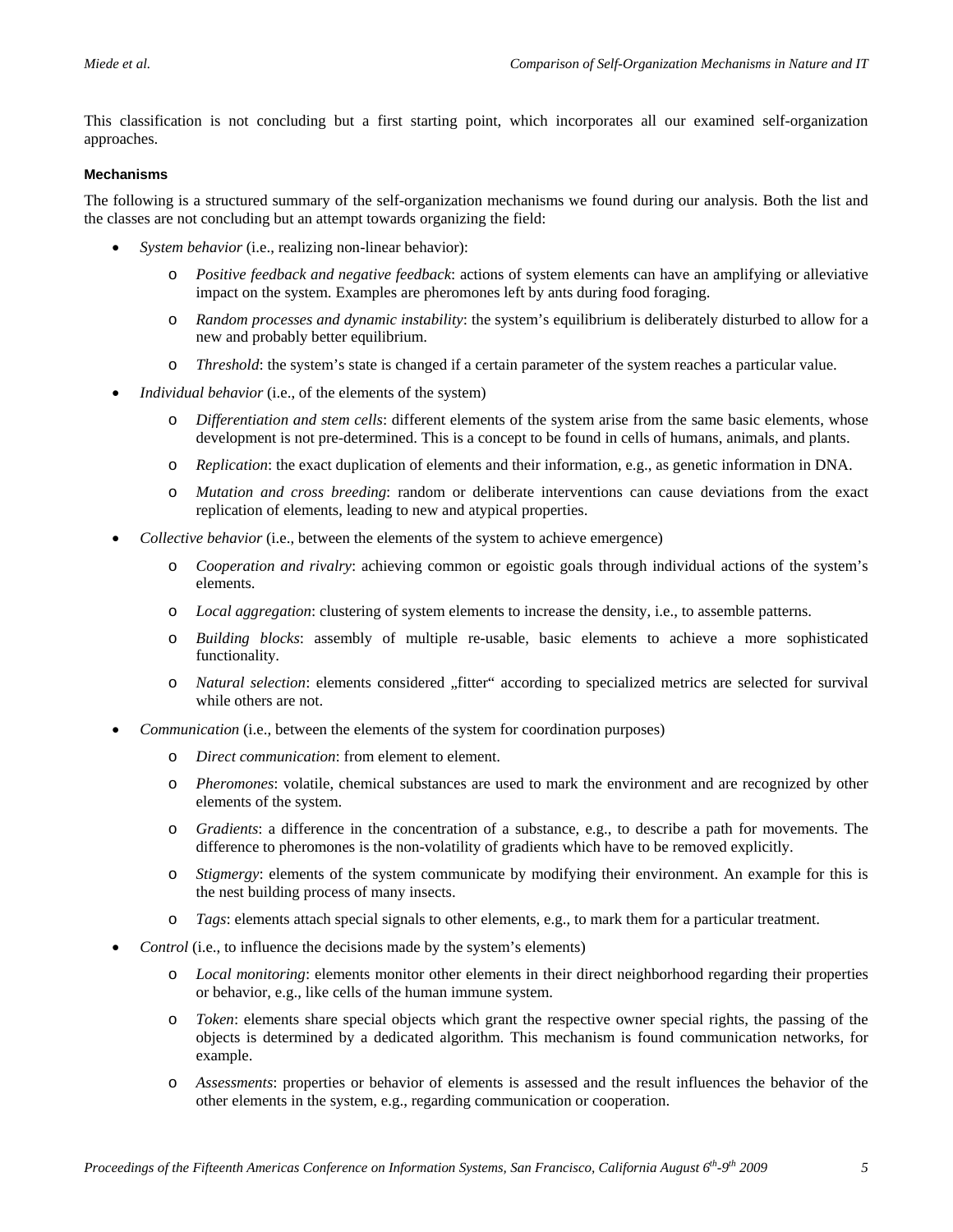- o *Contracts*: rights and responsibilities have a high impact on the behavior of the system's elements, i.e., like in different markets of our human society.
- o *Templates*: in order to replicate a certain setup or configuration, templates are used.
- o *Checkpoints*: particular activities or decisions can only be performed if other activities have been finished. These can be seen as checkpoints for the whole process and are mandatory for synchronizing and aligning different actors.

It is important to understand in this context that not all mechanisms for self-organization are known yet and that not all known are completely understood (Kube and Bonabeau, 2000; Camazine et al., 2003). In addition, a clear separation of mechanisms is often not possible, e.g., regarding pheromones, gradients, and stigmergy. It is also often difficult to assign a mechanism strictly to one category, e.g., tags can be used for communication but also for control purposes.

However, in spite of these minor difficulties, the current setup of our classification is in accordance with the majority of the examined approaches.

### **A COMPARISON OF SELF-ORGANIZATION MECHANISMS IN NATURE AND INFORMATION TECHNOLOGY**

The comparison of self-organization mechanisms in nature and IT is based on how mechanisms are applied within the identified application areas. This aims at providing insight into questions such as, which mechanisms are particularly successful and whether there might be a correlation between special application areas and mechanisms. As a first step to answer these questions, we counted how often the mechanism classes occurred in the examined literature. The results for this are shown in Table 1 and 2. In these tables, a number denotes the occurrences of a mechanism in an application area and is increased for each one found. An assignment of the application area is often not precisely possible, thus, a mechanism can be assigned to more than one application area. Furthermore, if an application area could not be assigned at all, it is left out of the table in order to increase clarity.

The selection of data consists of 24 approaches for self-organization from nature and natural sciences and 44 approaches from information technology. As a complete listing of all examined sources would be beyond the allowed space for this paper, we list these sources in an appendix, which is available from the corresponding author upon request or from the authors' website noted at the end of this paper. This selection of examined literature is just a beginning as its significance is limited and the number of sources has to be increased in future investigations. In addition, the chosen approaches are not necessarily part of a representative sample. However, an educated guess about general trends and tendencies can be made.

#### **Comparison**

We found the following main differences between self-organization in nature and IT in our investigations.

Not all application areas could be found in natural systems and in information technology. The main differences can be shown by means of two special application areas:

• Self-organizing systems in IT seem to consider application areas concerning *resources* more relevant than in natural systems. For example, "information about resources", "assessment of resources", and "control of access to resources" were not found in the natural sciences sample. In addition, "allocation of resources" is the second-mostimportant application area for the IT sample. A reason for this could be that the scarcity of resources in the observed natural systems is less a problem than in the artificial systems. Looking at the ant foraging process, for example, self-organization focuses not on the food itself, but rather on the way to the food source. On the other hand, network resources are subject to bandwidth limits and traffic costs. This raises the question what mechanisms to use, if the fundamental problem does not exist in this form in natural systems and if, therefore, no natural solution is available as inspiration. Our analysis showed that IT then makes use of mechanisms, which are not wide-spread or not used at all in nature, i.e., contracts, assessments, tokens, or direct communication. Here, IT developed or adapted solutions on its own, which were not directly inspired by natural mechanisms.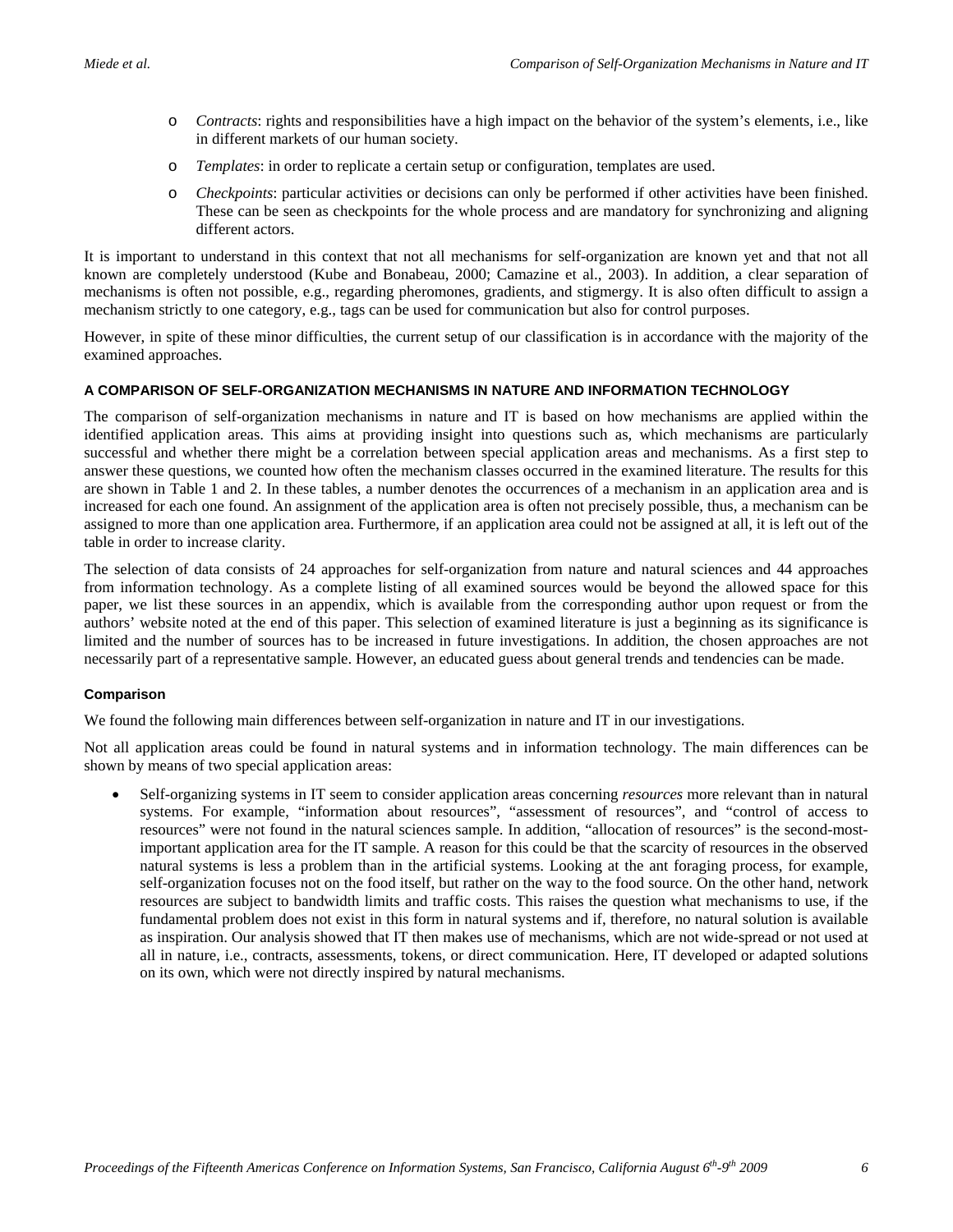|                                      | Application                                       |                     |                         | Collective coordination               |                          |                                        | <b>Information</b>            |                                                | Decentralized control |                                      |                |
|--------------------------------------|---------------------------------------------------|---------------------|-------------------------|---------------------------------------|--------------------------|----------------------------------------|-------------------------------|------------------------------------------------|-----------------------|--------------------------------------|----------------|
| Areas<br>Mechanism<br><b>Classes</b> |                                                   | Spatial<br>movement | Source-drain<br>routing | Pattern and<br>structure<br>formation | Recruitment<br>for tasks | Specialized<br>skills within<br>a team | Integration of<br>information | Integration<br>of<br>contextual<br>information | security              | Trust and Allocation of<br>resources | Weighed<br>sum |
| Number of examples                   |                                                   | 5 <sup>5</sup>      | $\overline{1}$          | 8                                     | $\overline{2}$           | $\overline{1}$                         | $\overline{1}$                | $\overline{2}$                                 | $\overline{2}$        | $\overline{2}$                       | 24             |
| System behavior                      | Positive<br>feedback and<br>negative<br>feedback  | $\overline{1}$      | $\overline{1}$          | $\overline{2}$                        | $\overline{1}$           |                                        | $\mathbf{1}$                  | $\mathbf{1}$                                   |                       |                                      | 3,45           |
|                                      | Random<br>processes and<br>dynamic<br>instability |                     |                         | $\overline{1}$                        |                          |                                        |                               |                                                |                       | $\mathbf{1}$                         | 0,625          |
|                                      | Threshold                                         |                     |                         | $\ensuremath{\mathsf{3}}$             | $\overline{1}$           |                                        |                               | $\mathbf{1}$                                   |                       |                                      | 1,375          |
| Individual<br>behavior               | Differentiation<br>and stem cells                 |                     |                         | $\mathbf{1}$                          |                          | $\overline{1}$                         | $\overline{1}$                |                                                |                       |                                      | 2,125          |
|                                      | Replication                                       |                     |                         |                                       |                          |                                        |                               |                                                |                       |                                      | $\mathbf{0}$   |
|                                      | Mutation and<br>cross breeding                    |                     |                         |                                       |                          |                                        |                               |                                                | $\overline{1}$        |                                      | 0,5            |
| Collective<br>behavior               | Cooperation and<br>rivalry                        | $\overline{1}$      |                         | $\overline{4}$                        | $\overline{2}$           |                                        |                               |                                                |                       | $\mathbf{1}$                         | 2,2            |
|                                      | Local<br>aggregation                              |                     |                         | $\overline{5}$                        |                          |                                        |                               |                                                |                       |                                      | 0,625          |
|                                      | <b>Building blocks</b>                            |                     |                         |                                       |                          |                                        |                               |                                                |                       |                                      | $\mathbf{0}$   |
|                                      | Natural selection                                 |                     |                         |                                       |                          |                                        |                               |                                                | $\overline{1}$        |                                      | 0,5            |
| Communication                        | <b>Direct</b><br>communication                    |                     |                         | $\overline{1}$                        | $\overline{1}$           |                                        |                               |                                                |                       |                                      | 0,625          |
|                                      | Pheromones                                        | $\mathbf{3}$        | $\mathbf{1}$            | $\overline{1}$                        | $\overline{1}$           |                                        | $\overline{1}$                |                                                |                       |                                      | 3,225          |
|                                      | Gradients                                         | 3                   |                         | $\mathbf{3}$                          |                          |                                        |                               | $\overline{2}$                                 | $\blacktriangleleft$  |                                      | 2,475          |
|                                      | Stigmergy                                         | $\mathbf{1}$        |                         | $\overline{2}$                        | $\overline{1}$           |                                        |                               |                                                |                       |                                      | 0,95           |
|                                      | Tags                                              |                     |                         |                                       |                          | $\overline{1}$                         |                               |                                                | $\overline{1}$        |                                      | 1,5            |
| Control                              | Local monitoring                                  |                     |                         | $\mathbf{1}$                          |                          |                                        |                               |                                                | $\overline{1}$        |                                      | 0,625          |
|                                      | Token                                             |                     |                         |                                       |                          |                                        |                               |                                                |                       |                                      | $\overline{0}$ |
|                                      | Assessments                                       |                     |                         |                                       |                          |                                        |                               |                                                |                       | $\overline{1}$                       | 0,5            |
|                                      | Contracts                                         |                     |                         |                                       |                          |                                        |                               |                                                |                       | $\mathbf{1}$                         | 0,5            |
|                                      | Templates                                         |                     |                         |                                       |                          |                                        |                               |                                                |                       |                                      | $\mathbf{0}$   |
|                                      | Checkpoints                                       |                     |                         | $\overline{1}$                        |                          |                                        |                               |                                                | $\blacktriangleleft$  |                                      | 0,625          |

**Table 1. Results for self-organization in nature and natural sciences** 

• The second special application area is *local control*, which does appear in our nature sample, but which is a dominant area in our IT sample, using the local monitoring mechanism. This seems to be due to a fundamental difference between self-organization in nature and IT: in IT, autonomous systems are often created for nonautonomous components (Calinescu, 2007), whereas natural systems are rather based on autonomous components. While the application area "local control" includes mainly approaches to implement autonomous behavior in a system, self-organizing natural systems do not use such control elements, because each element of the systems has itself the capability to act autonomously and to create emergent behavior. Investigating this issue can be seen as an important research task in order to clarify, which way for achieving control should be followed further.

The most important mechanisms in our nature sample are *feedback*, *pheromones*, and *gradients*. Non-linearity is present in nearly all applications, while pheromones and gradients are the major communication means.

In our IT sample, the most important mechanisms are *assessments*, *local monitoring*, and *natural selection*. In addition, *gradients* and *pheromones* are successfully adapted from nature, being covered by a multitude of literature. Feedback, for example, is already well-known and understood from systems theory.

The different relevance of mechanisms can again be traced back to the different control types in self-organizing systems, as discussed above. As one of the most important components of a self-organizing IT system is its local control structure, mechanisms realizing such structures are dominant.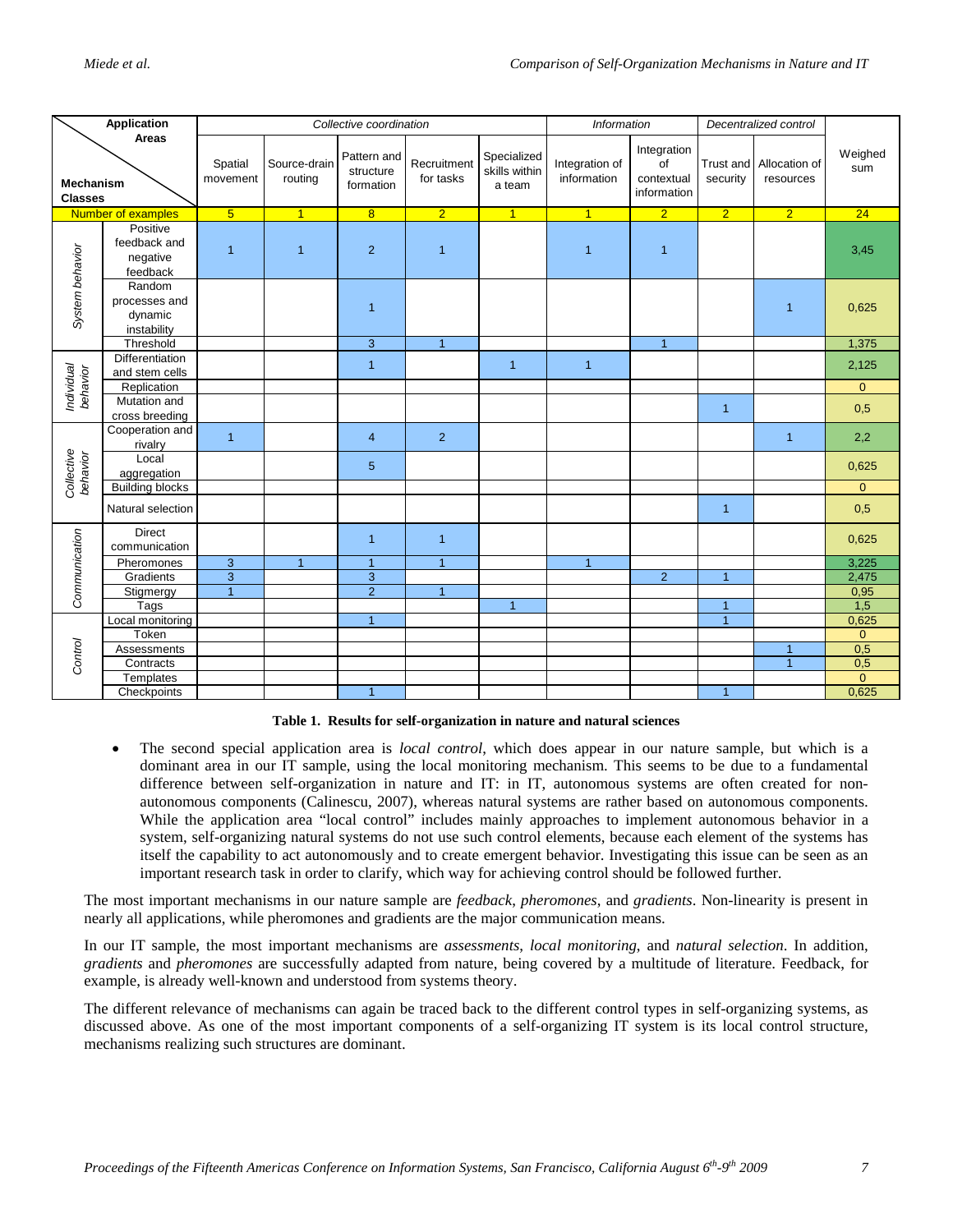| Application                          |                                                   | Collective coordination |                         |                                       |                                                         |                                        | Information<br>Decentralized control        |                                   |                            |                  |                       |                                      |                            |                |
|--------------------------------------|---------------------------------------------------|-------------------------|-------------------------|---------------------------------------|---------------------------------------------------------|----------------------------------------|---------------------------------------------|-----------------------------------|----------------------------|------------------|-----------------------|--------------------------------------|----------------------------|----------------|
| Areas<br>Mechanism<br><b>Classes</b> |                                                   | Spatial<br>movement     | Source-drain<br>routing | Pattern and<br>structure<br>formation | Team<br>formation<br>(avoiding<br>egoistic<br>behavior) | Specialized<br>skills within<br>a team | Integration of<br>contextual<br>information | Information<br>about<br>resources | Assessment<br>of resources | Local<br>control | Trust and<br>security | Control of<br>access to<br>resources | Allocation of<br>resources | Weighed<br>sum |
| Number of examples                   |                                                   | 3 <sup>1</sup>          | 3 <sup>°</sup>          | 9                                     |                                                         | 3 <sup>1</sup>                         | $\overline{1}$                              | $\overline{3}$                    | $\overline{4}$             | 6                | $\overline{1}$        | $\overline{2}$                       | 8 <sup>1</sup>             | 44             |
| System behavior                      | Positive<br>feedback and<br>negative<br>feedback  |                         | $\overline{1}$          |                                       |                                                         |                                        |                                             |                                   |                            |                  |                       |                                      | $\overline{1}$             | 0,46           |
|                                      | Random<br>processes and<br>dynamic<br>instability |                         |                         | $\overline{1}$                        |                                                         |                                        |                                             |                                   |                            | $\overline{1}$   |                       |                                      | $\overline{2}$             | 0,53           |
|                                      | Threshold                                         |                         |                         |                                       |                                                         |                                        |                                             |                                   | $\overline{1}$             |                  |                       |                                      |                            | 0,25           |
| Individual<br>behavior               | Differentiation<br>and stem cells                 |                         |                         |                                       |                                                         | $\overline{1}$                         |                                             |                                   |                            |                  |                       |                                      |                            | 0,33           |
|                                      | Replication                                       |                         |                         |                                       |                                                         | $\overline{3}$                         |                                             |                                   |                            | $\overline{1}$   |                       |                                      |                            | 1,17           |
|                                      | Mutation and<br>cross breeding                    |                         |                         | $\mathbf{1}$                          |                                                         | $\overline{2}$                         |                                             |                                   |                            |                  |                       |                                      |                            | 0,78           |
| Collective<br>behavior               | Cooperation and<br>rivalry                        |                         |                         |                                       | $\mathbf{1}$                                            |                                        |                                             |                                   |                            | $\overline{1}$   |                       |                                      | 3                          | 1,54           |
|                                      | Local<br>aggregation                              |                         |                         | $\overline{7}$                        |                                                         |                                        |                                             |                                   |                            |                  |                       |                                      |                            | 0,78           |
|                                      | <b>Building blocks</b>                            |                         |                         | $\mathbf{1}$                          |                                                         |                                        |                                             |                                   |                            |                  |                       |                                      |                            | 0,11           |
|                                      | Natural selection                                 | $\mathbf{1}$            |                         | $\mathbf{1}$                          | $\mathbf{1}$                                            |                                        |                                             |                                   | $\overline{2}$             |                  |                       | $\mathbf{1}$                         | $\mathbf{1}$               | 2,57           |
| Communication                        | Direct<br>communication                           |                         |                         | $\mathbf{1}$                          |                                                         |                                        |                                             | $\overline{1}$                    |                            |                  |                       |                                      | 3                          | 0,82           |
|                                      | Pheromones                                        |                         | $\overline{3}$          |                                       |                                                         |                                        |                                             |                                   |                            |                  |                       |                                      | $\overline{1}$             | 1,13           |
|                                      | Gradients                                         | $\overline{3}$          |                         | 3                                     |                                                         |                                        | $\overline{1}$                              |                                   |                            |                  |                       |                                      | $\overline{1}$             | 2,46           |
|                                      | Stigmergy                                         |                         |                         |                                       |                                                         |                                        |                                             |                                   |                            |                  |                       |                                      |                            | $\overline{0}$ |
|                                      | Tags                                              |                         |                         | $\overline{1}$                        |                                                         |                                        |                                             | $\overline{1}$                    |                            |                  | $\overline{1}$        |                                      |                            | 1,44           |
|                                      | Local monitoring                                  |                         |                         | $\overline{1}$                        |                                                         |                                        |                                             | $\overline{1}$                    | $\overline{1}$             | $\overline{5}$   | $\overline{1}$        |                                      | 3                          | 2,9            |
|                                      | Token                                             |                         |                         |                                       |                                                         |                                        |                                             |                                   |                            |                  |                       | $\mathbf{1}$                         | $\overline{1}$             | 0,63           |
|                                      | Assessments                                       |                         | $\overline{1}$          | $\overline{2}$                        | $\overline{1}$                                          |                                        |                                             |                                   | $\overline{3}$             | $\overline{1}$   |                       | $\overline{1}$                       | $\overline{3}$             | 3,35           |
| Control                              | Contracts                                         |                         |                         |                                       |                                                         |                                        |                                             |                                   |                            |                  |                       |                                      | $\overline{1}$             | 0,13           |
|                                      | Templates                                         |                         |                         |                                       |                                                         |                                        |                                             | $\overline{1}$                    |                            | $\overline{2}$   |                       |                                      |                            | 0,92           |
|                                      | Checkpoints                                       |                         |                         |                                       |                                                         |                                        |                                             | $\overline{1}$                    |                            |                  |                       |                                      |                            | 0,33           |

**Table 2. Results for self-organization in information technology** 

The results of the comparison are summed up in the following table (cf. Table 3):

|                                       | Nature and Natural Sciences                         | <b>Information Technology</b>                                               |
|---------------------------------------|-----------------------------------------------------|-----------------------------------------------------------------------------|
| Important<br><b>Application Areas</b> | Spatial movement<br>Pattern and structure formation | Pattern and structure formation<br>Local control<br>Allocation of resources |
| Key Mechanisms                        | Feedback<br><b>Pheromones</b><br>Gradients          | <b>Assessments</b><br>Local monitoring<br>Natural selection                 |
| System                                | Autonomous elements                                 | Autonomous system                                                           |

#### **Table 3. Comparison result summary**

## **APPLICATION AREA**

Although the goal of this paper is to provide IS researchers with successful concepts for self-organization from nature and IT, we want to give a brief overview of a possible application for these concepts in the domain of Service-oriented Architectures (SOA) (Papazoglou, 2003).

Our approach is built on the AMAS.KOM architecture (Automated Monitoring and Alignment of Services), which is a decentralized monitoring and deviation handling architecture for Service-oriented Architectures based on agent technology (Repp, Eckert, Schulte, Niemann, Berbner, Steinmetz, 2008). It has been designed to monitor service-based workflows and to support the handling of Service-Level Agreements (SLA) violations autonomously. We have published the details of our agent cooperation concept previously (Miede, Behuet, Repp, Eckert, and Steinmetz, 2009), but here we give a short overview of the main concepts in order to illustrate its strong relationship with self-organization mechanisms.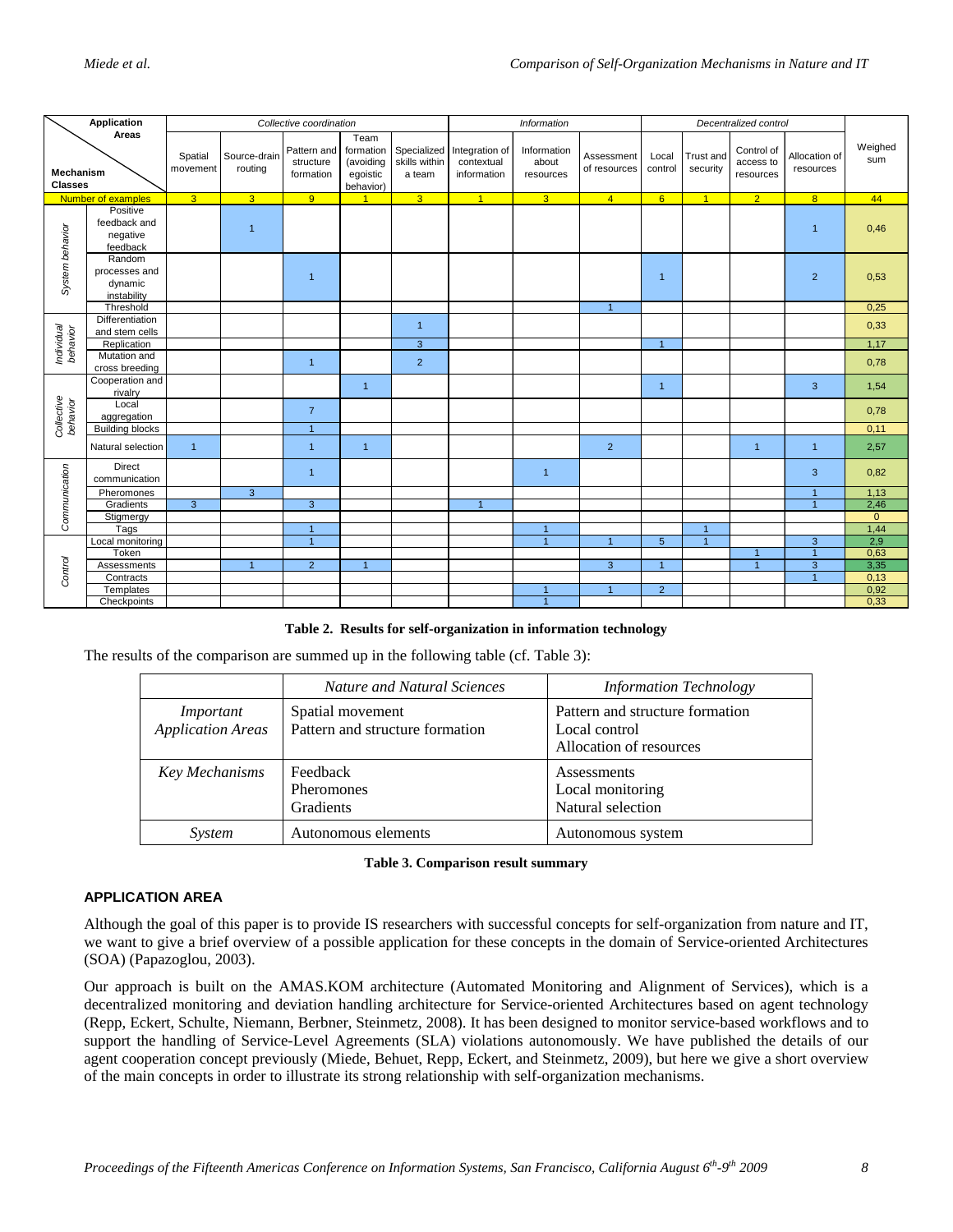In the AMAS.KOM architecture, one *Monitoring Agent* is monitoring the fulfillment of one SLA for one Web service. As a Web service is not dedicated to only one client and to use Web service technology to its full extend, a Web service serves several service consumers concurrently. Therefore, a Web service can be subject to multiple contracted SLAs and be monitored by several agents at the same time, where each agent monitors the fulfillment of one SLA in particular. Using all the agents monitoring the same Web service we create an *Agent Cluster* as the foundation for cooperation. [Figure 5](#page-8-0) gives an overview of this clustering concept. Within this cluster, the agents exchange their monitoring information and add as a whole specialized diagnosis capabilities to the cluster. For example, it becomes possible to distinguish a Web service crash from the inability to fulfill a SLA, or from problems in the monitoring infrastructure.



**Figure 5: Self-organized agents in a Service-oriented Architecture (Miede et al., 2009)** 

<span id="page-8-0"></span>Using this more enhanced perception of the monitored Web service, the Agent Cluster is able to initiate suitable reactions to detected violations automatically. These reactions may include, e.g., the renegotiation of SLAs, the invocation of alternative Web services, or the delegation of monitoring to other agents. In addition the cluster is able to manage itself by handling problems occurring to the agent infrastructure inside the Agent Cluster.

For special tasks one agent is elected from the Monitoring Agents in the cluster: the *Cluster Leader*. It acts still as a regular Monitoring Agent after its election, but it has also additional responsibilities, e.g., receiving requests from other Agent Clusters. The Cluster Leader is mainly responsible for the management of its Agent Cluster. To achieve this, the Cluster Leader is the centre of the heart-beat mechanism inside the cluster. It sends heart-beats periodically to the other Monitoring Agents in the cluster to inform them about its presence, upon which the other agents send heart-beats back. Thus, the Cluster Leader is aware of the presence of all the Monitoring Agents inside its cluster and can detect agent failures. In such a case, the leader tries to delegate the monitoring tasks of the damaged agent to another one in the cluster, or it creates a new agent, which replaces the problematic one and takes over its tasks. The Cluster Leader stores only basic information about the other agents in the cluster, thus, its centralized storage is no point of failure. In case the Cluster Leader fails, a dedicated election mechanism ensures the election of a new leader, which will retrieve and regenerate this information as soon as it is elected.

Choosing one agent per cluster to treat incoming communication from other Agent Clusters is in general a scalable way to design inter-cluster cooperation. In addition, electing one agent per cluster for extra responsibilities is a robust way of dealing with central non-critical functionality in the clusters, i.e., intra-cluster cooperation.

## **CONCLUSIONS AND OUTLOOK**

Modern enterprise information systems have to fulfill a multitude of difficult requirements. An important aspect is the high complexity of such distributed, heterogeneous systems. Natural systems offer the successful concept of self-organization which enables autonomous management of complex structures without external control.

The goal of this paper is to provide IS researchers with an analysis of self-organization's application scenarios both in IT and other academic disciplines. This is done in order to identify successful concepts and to lay the foundation for adapting these concepts to current and future research in IS.

To achieve this, several approaches for self-organizations found in scientific literature were examined in order to identify both classes for application areas and classes for self-organization mechanisms. Based on this, approaches from the natural sciences and IT were compared.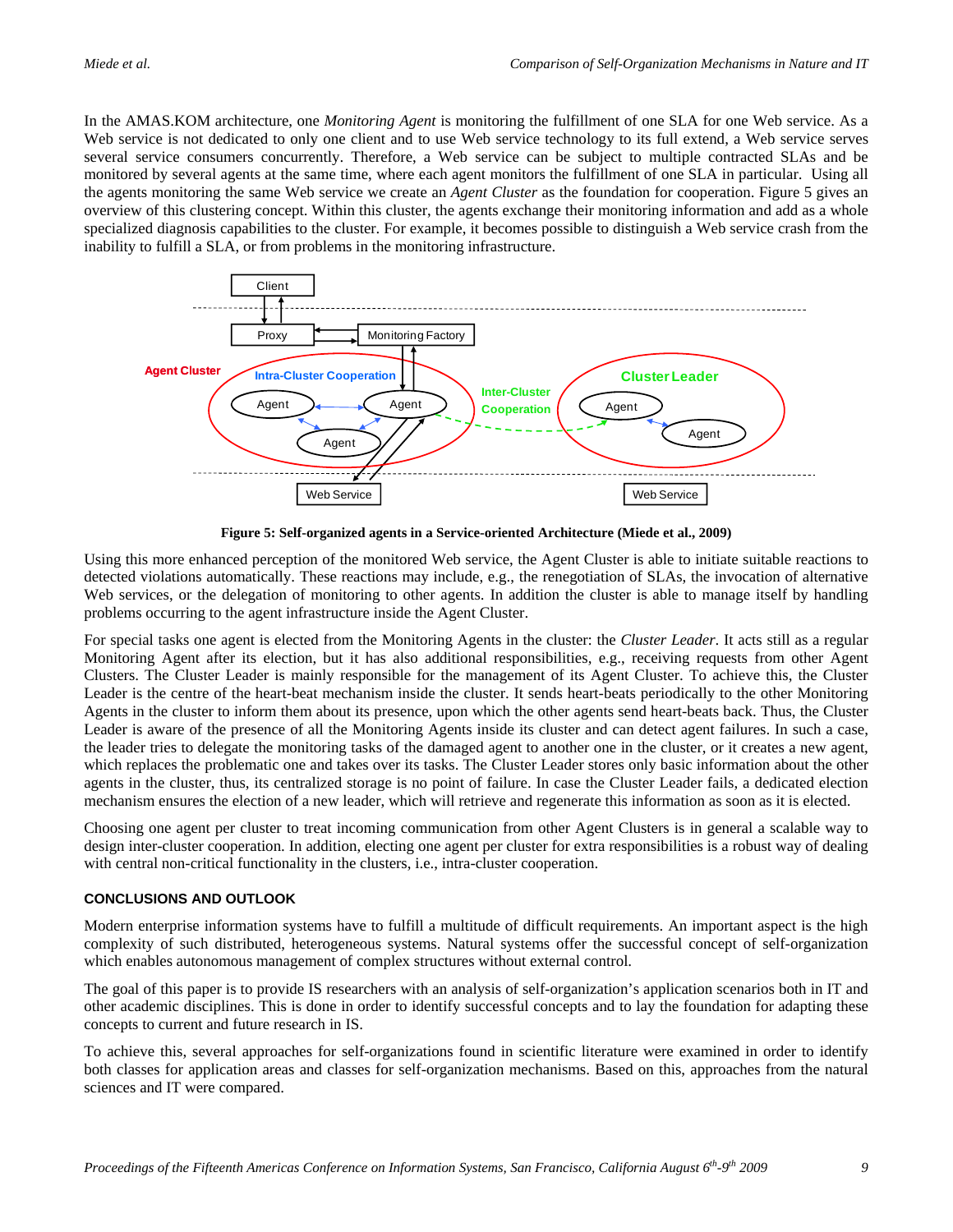The identified mechanisms are manifold and not yet completely understood in their respective fields. As part of the comparison, it could be observed that spatial movement and pattern formation are dominant application areas in nature and natural sciences, often using pheromones and gradients as mechanisms.

Opposed to that IT featured local control and resources allocation as dominant application areas with assessments and local monitoring as major mechanisms.

In addition, a major difference could be observed, as in the examined approaches artificial self-organization included a dedicated control entity. Such or similar control mechanisms are not necessary in natural, decentralized systems.

It is important to note that our approach is only a first attempt to organize the subject and it is not focused on statistics. The reasons for this are that self-organization approaches and their mechanisms are mainly qualitatively oriented and, thus, are difficult to compare quantitatively. However, based on our first results, future work could attempt to draw conclusions with a higher confidence level. This could eventually lead to an extended and refined list of the application areas and used mechanisms.

## **FURTHER RESOURCES**

An appendix lists the sources for the examined approaches from both natural sciences and information technology and is available from the authors' website:

http://www.kom.tu-darmstadt.de/~miede/amcis2009/AMCIS\_Self-Organization\_\_\_2009.08\_AM\_Appendix.pdf

## **ACKNOWLEDGMENTS**

This work is supported in part by E-Finance Lab e.V., Frankfurt am Main, Germany and BearingPoint Management and Technology Consultants.

### **REFERENCES**

- 1. Calinescu, R. (2007) Model-Driven Autonomic Architecture, in *Fourth International Conference on Autonomic Computing* (ICAC'07), IEEE.
- 2. Camazine, S., Deneubourg, J., Franks, N. R., Sneyd, J., Theraulaz, G., and Bonabeau, E. (2003) Self-Organization in Biological Systems: (Princeton Studies in Complexity), Princeton University Press.
- 3. Capra, F. (1997) The Web of Life: A New Scientific Understanding of Living Systems, Anchor.
- 4. De Wolf, T. and Holvoet, T. (2006) A Catalogue of Decentralised Coordination Mechanisms for Designing Self-Organising Emergent Applications. Universität Leuven, Report CW458, August 2006.
- 5. Fromm, J. and Zapf, M. (2005) Selbst-Eigenschaften in verteilten Systemen, in *Praxis der Informationsverarbeitung und Kommunikation*, no. 28, pp. 189-198.
- 6. Goldstein, J. (1999) Emergence as a Construct: History and Issues, Emergence **1**(1), 49-72.
- 7. Gouscos, D., Kalikakis, M., and Georgiadis, P. (2003) An Approach to Modeling Web Service QoS and Provision Price, in *4th International Conference on Web Information Systems Engineering Workshops* (WISEW 2003), Rom, Italien, 2003, pages 121-130.
- 8. Hermann, K., Mühl, G., and Geihs, K. (2004) Self-Management Potentiale, Probleme, Perspektiven, in *Praxis der Informationsverarbeitung und Kommunikation*, no. 27, p. 74.
- 9. Hinchey, M. G. and Sterritt, R. (2006) Self-Managing Software, Computer **39**(2), 107.
- 10. Holland, J. H. (1996) Hidden Order: How Adaptation Builds Complexity (Helix Books), Addison Wesley Publishing Company.
- 11. International Business Machines Corp. (IBM) (2006) An Architectural Blueprint for Autonomic Computing, http://www-03.ibm.com/autonomic/pdfs/AC\_Blueprint\_White\_Paper\_4th.pdf.
- 12. Kauffman, S. (1996) At Home in the Universe: The Search for the Laws of Self-Organization and Complexity, Oxford University Press, USA.
- 13. Krafzig, D., Banke, K., and Slama, D. (2004) Enterprise SOA: Service-oriented Architecture Best Practices (The Coad Series), Prentice Hall PTR.